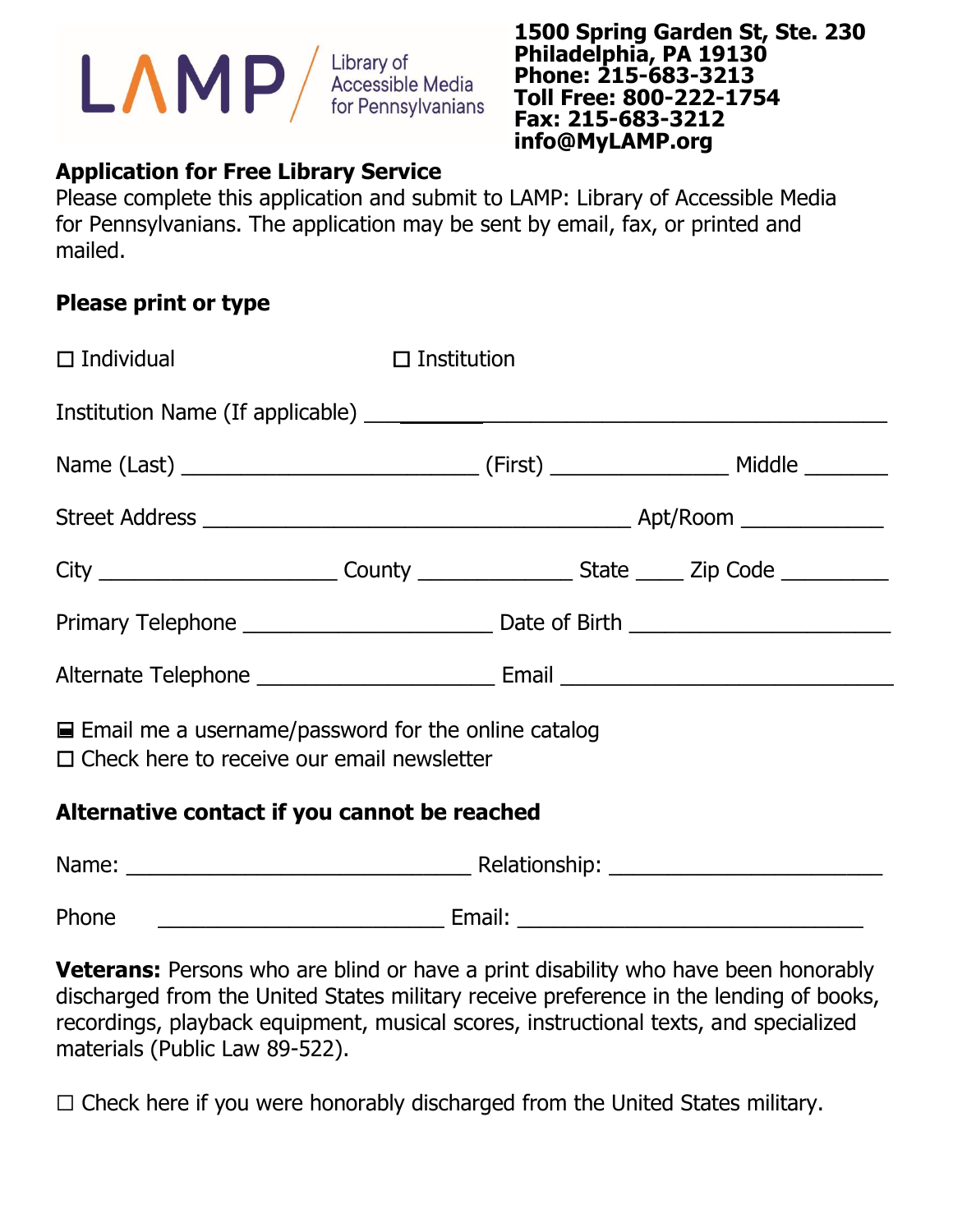# **Certification of Eligibility**

### **Certifying Authority**

Eligibility must be certified by one of the following: doctor of medicine, doctor of osteopathy, ophthalmologist, optometrist, psychologist, registered nurse, therapist, or professional staff of hospitals, institutions, and public or welfare agencies (such as an educator, social worker, case worker, counselor, rehabilitation teacher, certified reading specialist, school psychologist, superintendent, or librarian).

## **To be completed by Certifying Authority** (as described above)

I certify that the named applicant is unable to read or use standard print material for the reason indicated below:

☐ **Blindness:** Vision 20/200 or less, or visual field of 20 degrees or less.

☐ **Visual Impairment:** Visual disabilities that make it difficult to read standard print, including conditions such as macular degeneration, cataracts, glaucoma, diabetic retinopathy, retinitis pigmentosa, and strabismus.

☐ **Physical Disability:** Physical disabilities of the hands that make it difficult to hold a book or turn pages, such as stroke, Parkinson's Disease, multiple sclerosis, muscular dystrophy, traumatic brain injury, arthritis, neuropathy, and injury or loss of the hand.

#### ☐ **Deaf-Blindness**

☐ **Reading Disability:** Impediment to text comprehension, such as dyslexia.

| $\begin{tabular}{c} Title & \textbf{0.00} \end{tabular}$ |
|----------------------------------------------------------|
|                                                          |
|                                                          |
| State _______ Zip Code ___________                       |
|                                                          |

*A typed signature is acceptable if application is submitted electronically by the certifying authority.*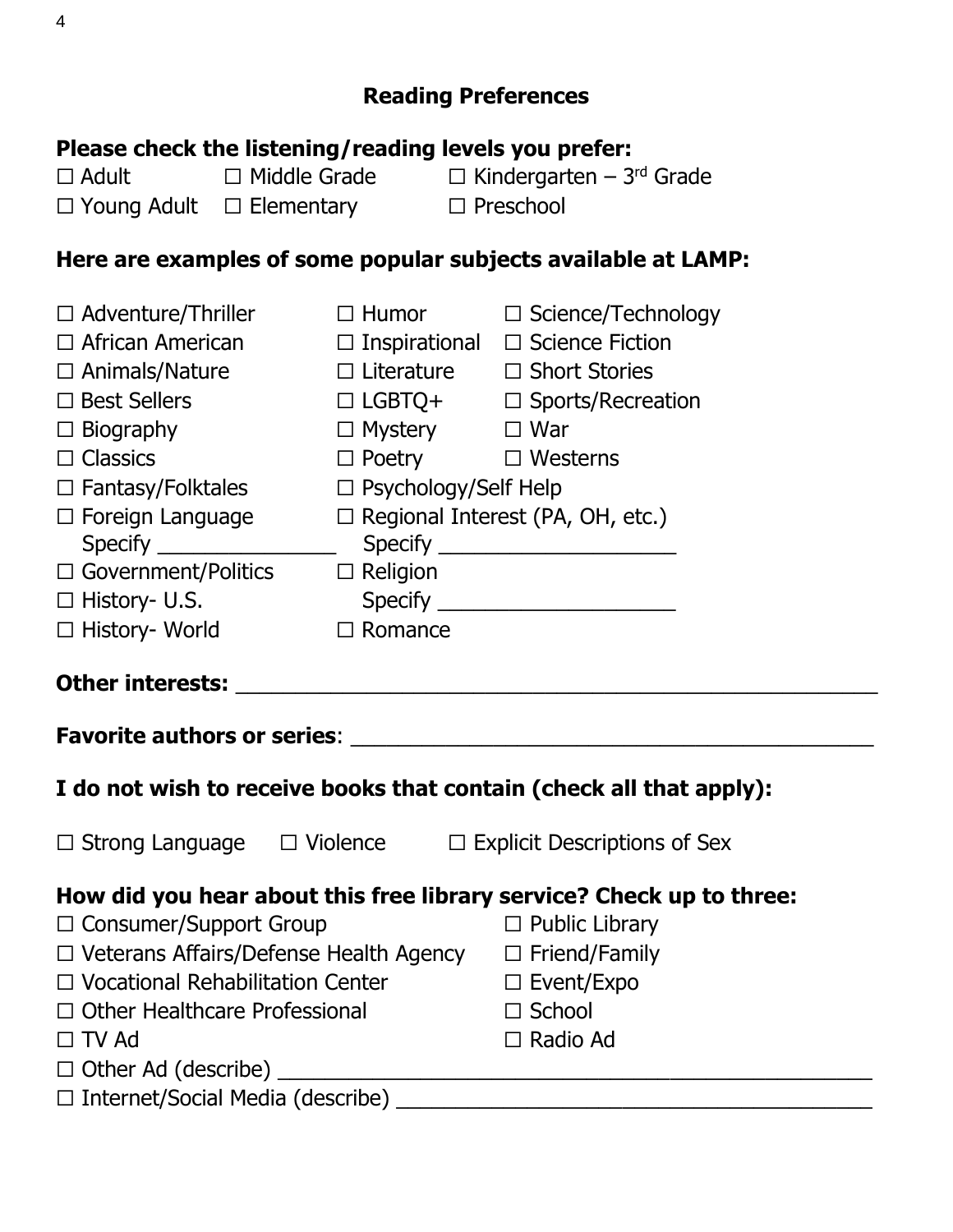# **Free Library Books by Mail Service!**

**Free public library services are available to eligible Pennsylvania residents who have difficulty reading standard print because of a visual, physical, or reading disability.**

All materials are mailed postage free from the library, to your doorstep, and back again. Available materials include:

- Audio Books
- Audio Magazines
- Audio Playback Equipment
- Digital Audiobook Downloads
- Braille Books and Downloads
- Audio Described DVD Movies
- Large Print Books
- Wi-Fi Hotspots



For more information or to learn if you qualify, contact **LAMP: Library of Accessible Media for Pennsylvanians** by calling **800.222.1754** or visiting **MyLAMP.org**.



**FNNSYLVANI**